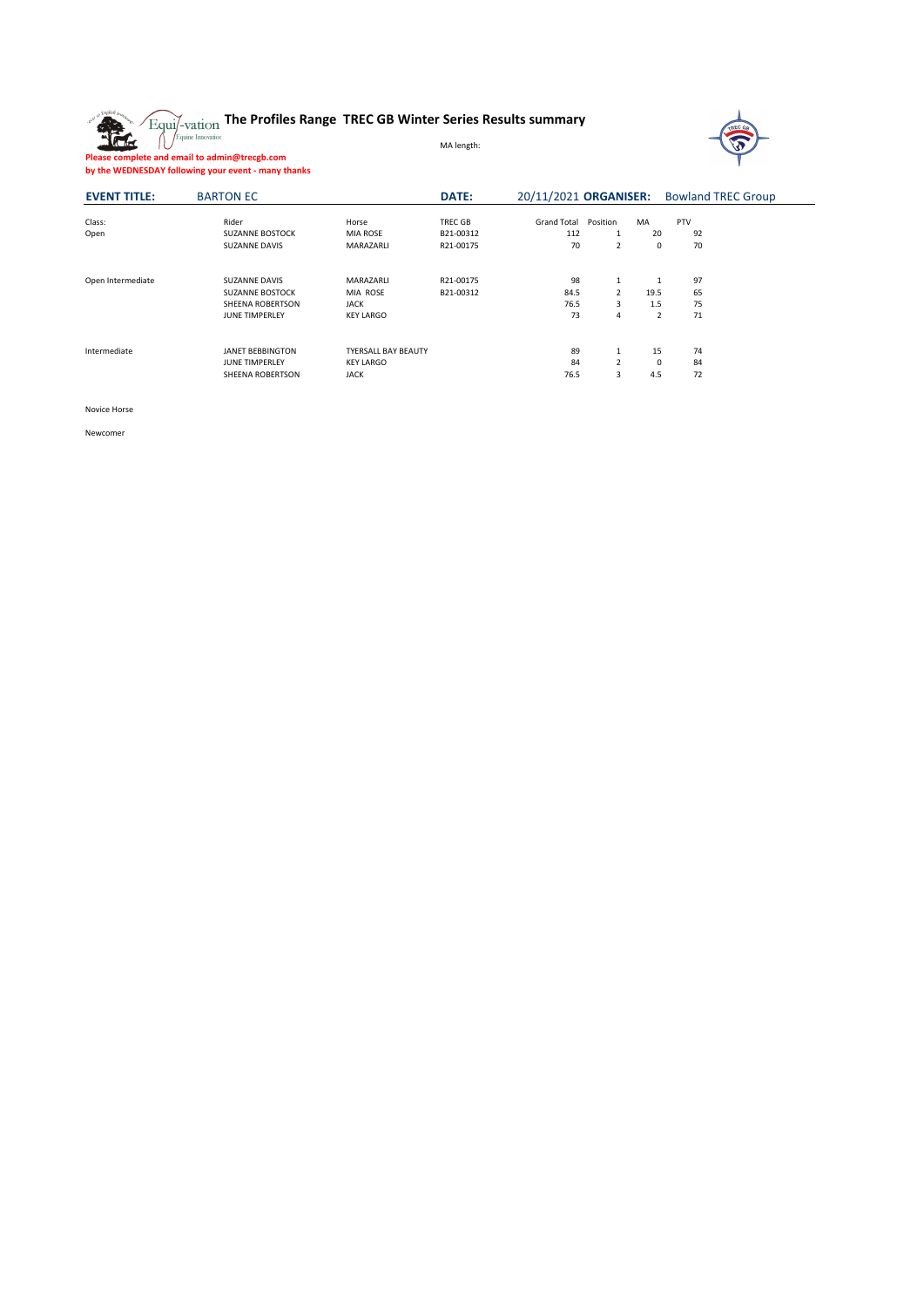|                        | Equil-vation                          | The Profiles Range TREC GB Winter Series Class summary |               |                 |                |           |                           |          |           |              |                           |                            |                |      |                                 |              |                            |
|------------------------|---------------------------------------|--------------------------------------------------------|---------------|-----------------|----------------|-----------|---------------------------|----------|-----------|--------------|---------------------------|----------------------------|----------------|------|---------------------------------|--------------|----------------------------|
| <b>EVENT TITLE:</b>    | Equine Innovation<br><b>BARTON EC</b> |                                                        | <b>DATE:</b>  |                 |                |           | 20/11/2021 ORGANISER:     |          |           |              | <b>Bowland TREC Group</b> |                            |                |      |                                 |              |                            |
| <b>Class:</b>          | <b>Open</b>                           |                                                        |               |                 |                |           |                           |          |           |              |                           |                            |                |      |                                 |              |                            |
| <b>RIDER</b>           | <b>TREC GB NO</b>                     | <b>HORSE</b> (very important)                          | BRIDGE<br>UND |                 | WEAVE<br>DITCH | REIN BACK | TURNAGOUT GOT<br>TEARDROP | CORRIDOR | NECK REIN | LED CORRIDOR | Deductions for circling   | <b>PTV</b><br><b>TOTAL</b> | CANTER         | WALK | <b>MA</b><br><b>TOTAL TOTAL</b> | <b>GRAND</b> | $\mathcal{S}_{\mathbf{Q}}$ |
| <b>SUZANNE BOSTOCK</b> | B21-00312                             | <b>MIA ROSE</b>                                        | 10            | 10 <sub>l</sub> |                |           |                           |          | 10I       | 10I          |                           |                            | 92             |      | 20                              | 112          |                            |
| <b>SUZANNE DAVIS</b>   | S21-00175                             | MARAZARLI                                              |               | 10              |                |           |                           |          |           |              |                           |                            | 7 <sub>0</sub> |      |                                 | 70           |                            |





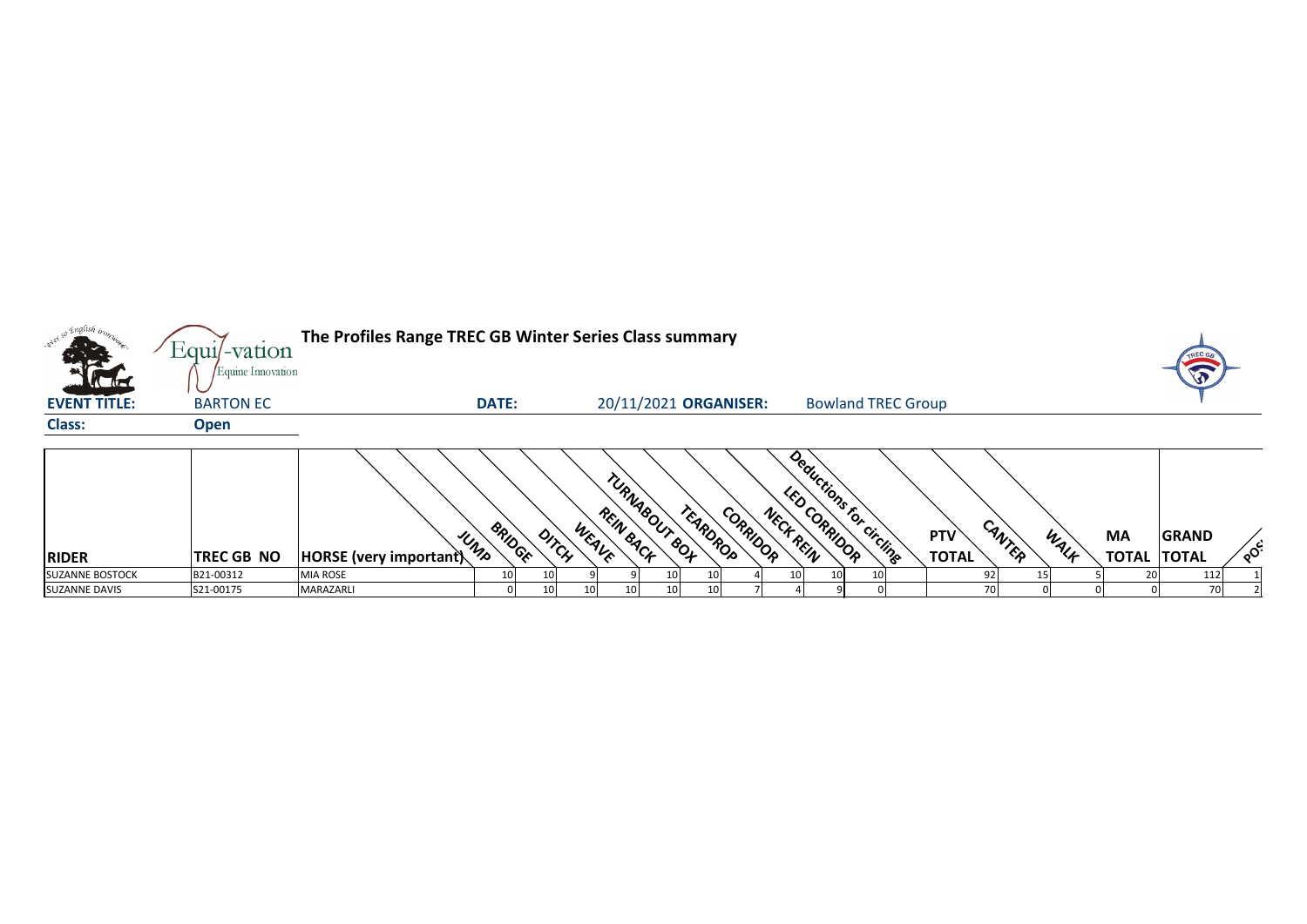| <b>KERE</b>             | Equil-vation<br>Equine Innovation | The Profiles Range TREC GB Winter Series Class summary |                |            |           |                       |              |           |               |                 |                 |                           |                            |        |      |                                 |              |    |
|-------------------------|-----------------------------------|--------------------------------------------------------|----------------|------------|-----------|-----------------------|--------------|-----------|---------------|-----------------|-----------------|---------------------------|----------------------------|--------|------|---------------------------------|--------------|----|
| <b>EVENT TITLE:</b>     | <b>BARTON EC</b>                  |                                                        | <b>DATE:</b>   |            |           | 20/11/2021 ORGANISER: |              |           |               |                 |                 | <b>Bowland TREC Group</b> |                            |        |      |                                 |              |    |
| <b>Class:</b>           | <b>Open Intermediate</b>          |                                                        |                |            |           |                       |              |           |               |                 |                 |                           |                            |        |      |                                 |              |    |
| RIDER                   | TREC GB NO                        | <b>HORSE</b> (very<br>(important)                      | WEAVE<br>DITCH | IMMOBILITY | NECK REIN | TEAR DROP             | LED CORRIDOR | LED JURIP | LED REIN BACK | OFFSIDE MOUNT   |                 | Deductions for circling   | <b>PTV</b><br><b>TOTAL</b> | CANTER | WALF | <b>MA</b><br><b>TOTAL TOTAL</b> | <b>GRAND</b> | ໌ດ |
| <b>SUZANNE DAVIS</b>    | S21-00175                         | MARAZARLI                                              | <b>10</b>      | 10I        | 10I       | 10                    |              | 10        | 10            | 10I             | 10I             |                           |                            | 97     |      |                                 | 98           |    |
| <b>SUZANNE BOSTOCK</b>  | B21-00312                         | MIA ROSE                                               |                |            |           |                       |              | 10        | 10            |                 |                 |                           |                            | 65     | 4.5  | 19.5                            | 84.5         |    |
| <b>SHEENA ROBERTSON</b> |                                   | <b>JACK</b>                                            |                | 10         | 10        | 10 <sup>1</sup>       |              |           |               |                 | 10 <sub>l</sub> |                           |                            | 75     | 0.5  | 1.5                             | 76.5         |    |
| <b>JUNE TIMPERLEY</b>   |                                   | <b>KEY LARGO</b>                                       |                | 10         | 10        |                       |              |           |               | 10 <sup>1</sup> |                 |                           |                            | 71     |      |                                 | 73           |    |



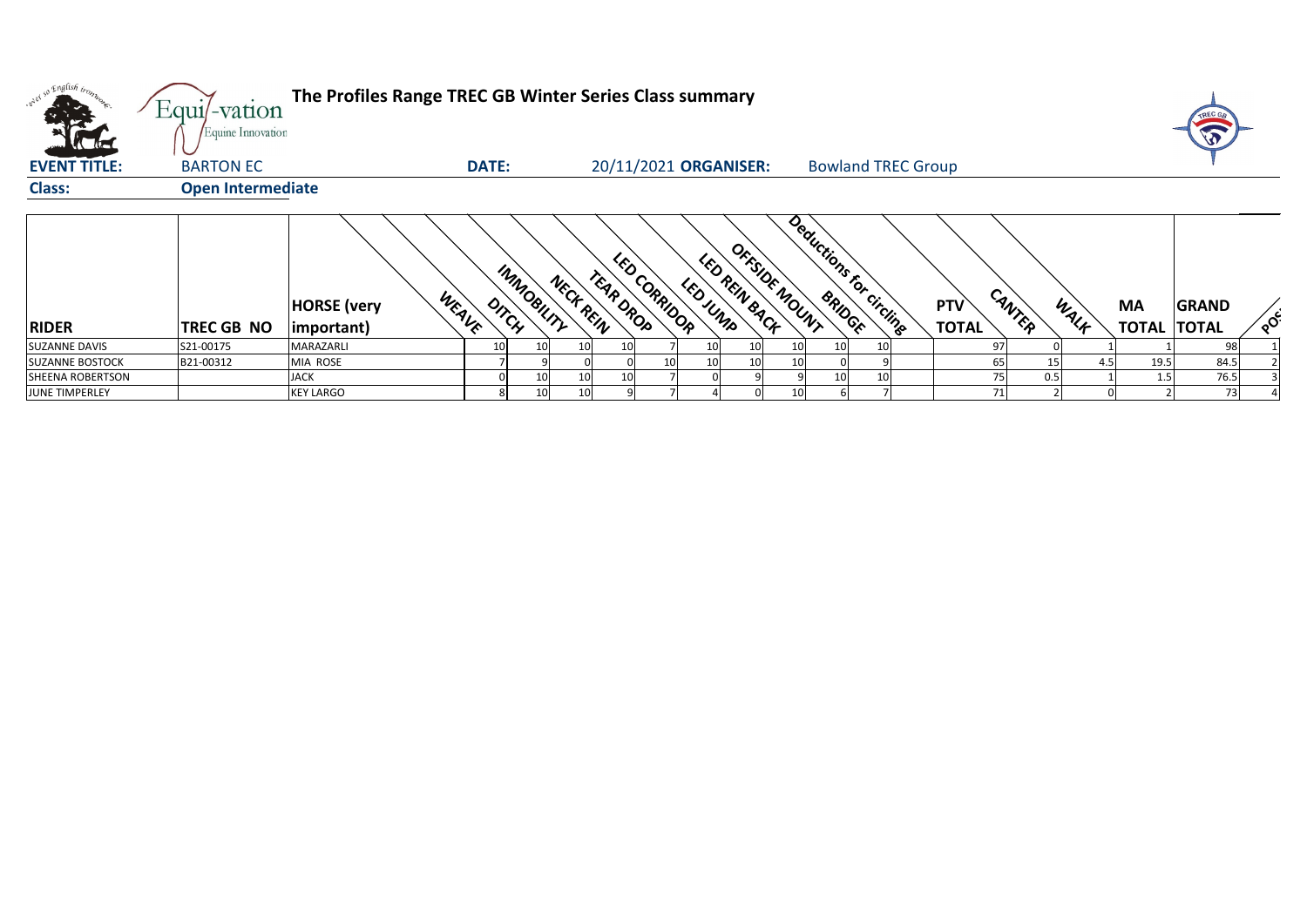| what so English in                      | $Equi$ -vation                        | The Profiles Range TREC GB Winter Series Class summary   |              |                        |                   |                       |                    |           |                                          |  |                            |        |      |           |                                    |    |
|-----------------------------------------|---------------------------------------|----------------------------------------------------------|--------------|------------------------|-------------------|-----------------------|--------------------|-----------|------------------------------------------|--|----------------------------|--------|------|-----------|------------------------------------|----|
| <b>Catalogue</b><br><b>EVENT TITLE:</b> | Equine Innovation<br><b>BARTON EC</b> |                                                          | <b>DATE:</b> |                        |                   | 20/11/2021 ORGANISER: |                    |           | <b>Bowland TREC Group</b>                |  |                            |        |      |           |                                    |    |
| <b>Class:</b>                           | <b>Intermediate</b>                   |                                                          |              |                        |                   |                       |                    |           |                                          |  |                            |        |      |           |                                    |    |
| RIDER                                   | TREC GB NO                            | LED CORIDOR<br><b>HORSE</b> (very<br>$ important\rangle$ | LEDJUND      | IMMOGILITY<br>LEDDITCH | <b>LED BRIDGE</b> | OFFSIDE MOUNT         | TEAR ORDO<br>WEAVE | NECK REIN | Deductions for circling<br>TURNAGOUT GOT |  | <b>PTV</b><br><b>TOTAL</b> | CANTER | WALF | <b>MA</b> | <b>GRAND</b><br><b>TOTAL TOTAL</b> | ໌ດ |
| JANET BEBBINGTON                        |                                       | <b>TYERSALL BAY BEAUTY</b>                               |              | 101                    | 10 <sup>1</sup>   |                       |                    |           |                                          |  |                            | 74I    | 15   |           | 89                                 |    |
| JUNE TIMPERLEY                          |                                       | <b>KEY LARGO</b>                                         |              |                        |                   |                       |                    |           |                                          |  |                            | 84     |      |           | 84                                 |    |
| SHEENA ROBERTSON                        |                                       | <b>JACK</b>                                              | 10           | 10                     |                   |                       | 10                 |           |                                          |  |                            | 72     | 0.5  | 4.5       | 76.5                               |    |



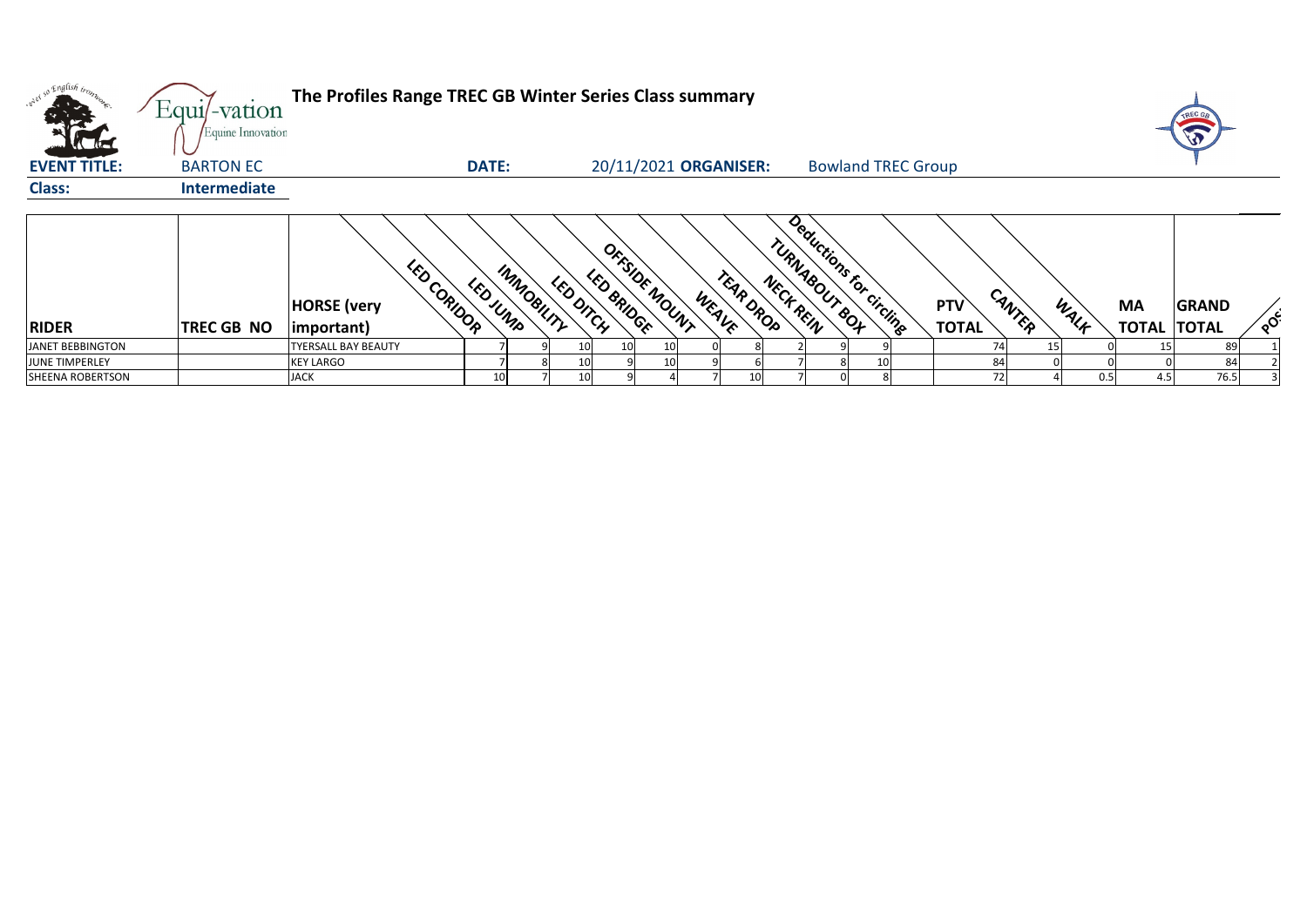

## **TREC GB Winter Series Class summary**

| <b>EVENT TITLE:</b>     | <b>BARTON EC</b>          |                                               | <b>DATE:</b>                |                 |                               |                 |       | 20/11/2021 ORGANISER:  |               | <b>Bowland TREC Group</b> |                            |                |           |                                    |        |
|-------------------------|---------------------------|-----------------------------------------------|-----------------------------|-----------------|-------------------------------|-----------------|-------|------------------------|---------------|---------------------------|----------------------------|----------------|-----------|------------------------------------|--------|
| <b>Class:</b>           | <b>5/5 Novice Starter</b> |                                               |                             |                 |                               |                 |       |                        |               |                           |                            |                |           |                                    |        |
| <b>RIDER</b>            | <b>TREC GB NO</b>         | LED CORRIDOR<br><b>HORSE</b> (very important) | LED INMOBILITY<br>LED JURIP | LED DITCH       | NEAR SIDE MOUNT<br>LED BRIDGE |                 | WEAVE | TEAR DROP<br>NECK REIN | TURNAGOUT GOT | Deductions for circling   | <b>PTV</b><br><b>TOTAL</b> | CANTER<br>WALK | <b>MA</b> | <b>GRAND</b><br><b>TOTAL TOTAL</b> | $\sim$ |
| <b>KATE HARRISON</b>    | R21-00610                 | <b>PYTTLA</b>                                 |                             |                 |                               | 10 <sub>l</sub> | 10    |                        |               |                           | 82                         |                |           | 84                                 |        |
| <b>ANDREW BOND</b>      |                           | <b>ROSE</b>                                   |                             |                 |                               | 10 <sup>1</sup> | 10    |                        |               | 10                        | 79                         |                |           | 80                                 |        |
| <b>REBECCA WATSON</b>   |                           | <b>HOLLY</b>                                  |                             | 10              |                               | 10 <sub>l</sub> |       |                        |               |                           | 68                         | 2.5            | 7.5       | 75.5                               |        |
| <b>CHARLOTTE WATSON</b> |                           | <b>BRANDY</b>                                 |                             | 10 <sup>1</sup> |                               |                 |       |                        |               |                           | 55 <sub>1</sub>            |                |           | 55                                 |        |



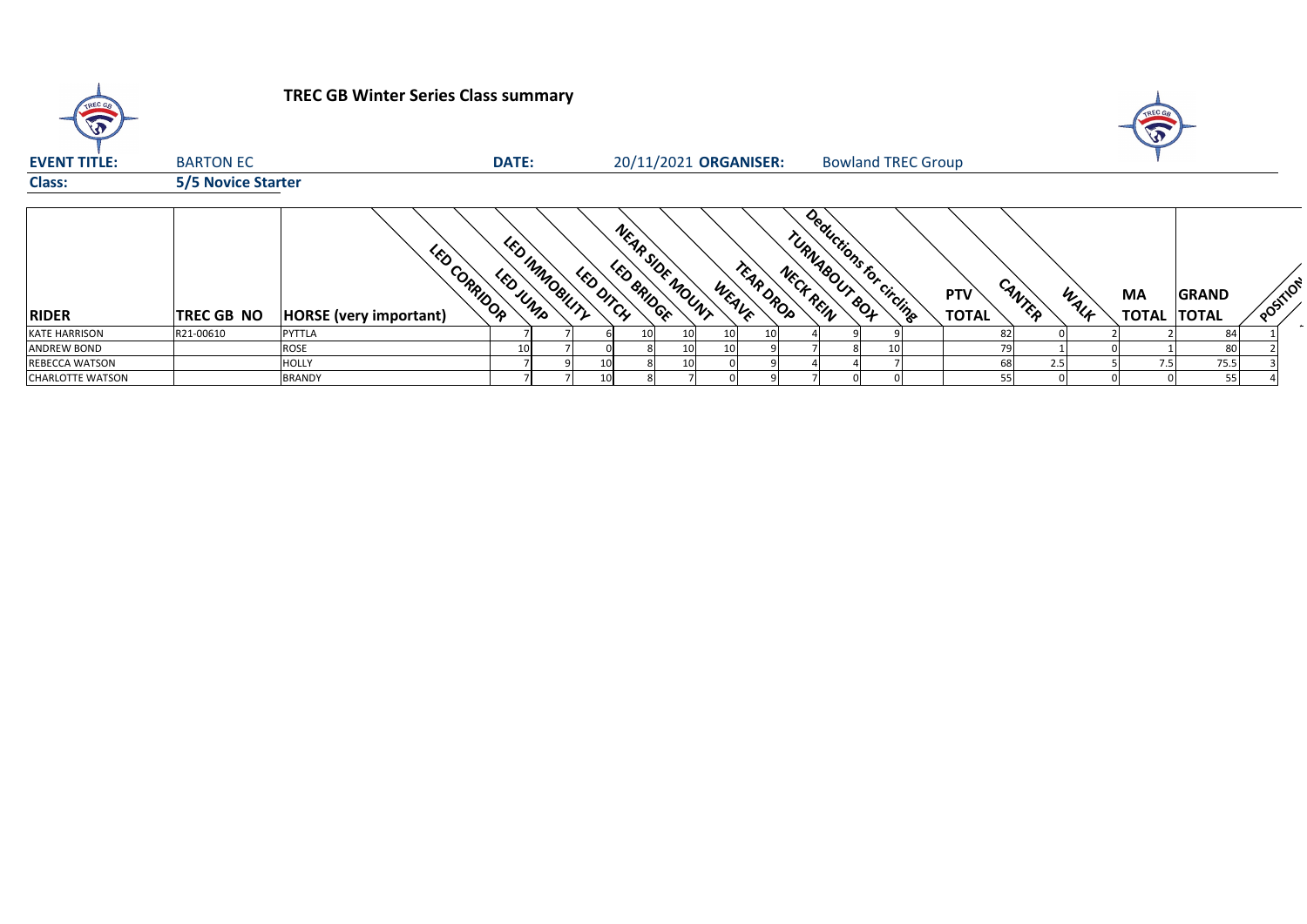

# **TREC GB Winter Series Class summary**

| <b>EVENT TITLE:</b>     | <b>BARTON EC</b>  |                                 | <b>DATE:</b>     |                    |               | 20/11/2021 ORGANISER: |                   |               | <b>Bowland TREC Group</b> |                            |        |      |                           |                              |          |
|-------------------------|-------------------|---------------------------------|------------------|--------------------|---------------|-----------------------|-------------------|---------------|---------------------------|----------------------------|--------|------|---------------------------|------------------------------|----------|
| <b>Class:</b>           | <b>OPEN LED</b>   |                                 |                  |                    |               |                       |                   |               |                           |                            |        |      |                           |                              |          |
| <b>RIDER</b>            | <b>TREC GB NO</b> | WEAVE<br>HORSE (very important) | PREPARE TO MOUNT | IMMOGILITY<br>UNID | <b>BRIDGE</b> | REIN BACK             | CORRIDOR<br>DITCH | TURNAGOUT BOT | Deductions for ciringe    | <b>PTV</b><br><b>TOTAL</b> | CANTER | WALF | <b>MA</b><br><b>TOTAL</b> | <b>GRAND</b><br><b>TOTAL</b> | POSITION |
| <b>CHARLOTTE WATSON</b> |                   |                                 |                  |                    |               |                       |                   |               |                           |                            |        |      |                           |                              |          |
|                         |                   | <b>BRANDY</b>                   | 10 <sup>1</sup>  |                    |               | 10 <sub>l</sub>       |                   | 10            |                           | 92                         |        |      |                           | 92                           |          |
| <b>KAREN CORR</b>       |                   | <b>PURDY</b>                    |                  |                    |               | 10I                   |                   | 10            |                           | 84                         |        |      |                           | 84                           |          |
| <b>CLARE MARSDEN</b>    | R21-00286         | <b>GREENHOLME KASSANDRA</b>     |                  |                    |               |                       | 10                |               | 10I                       | 80                         |        |      |                           | 80                           |          |
| <b>REBECCA WATSON</b>   |                   | <b>HOLLY</b>                    |                  |                    |               |                       |                   |               |                           | 78                         |        |      |                           | 78                           |          |
| <b>KATE HARRISON</b>    | R21-00610         | P YTTLA                         |                  |                    |               | 10                    |                   | 10            | 10I                       |                            |        |      |                           |                              |          |
| <b>TILLY WEBSTER</b>    |                   | <b>MADDIE</b>                   |                  |                    |               | 10 <sub>l</sub>       |                   | 10            |                           |                            |        |      |                           | 74                           |          |